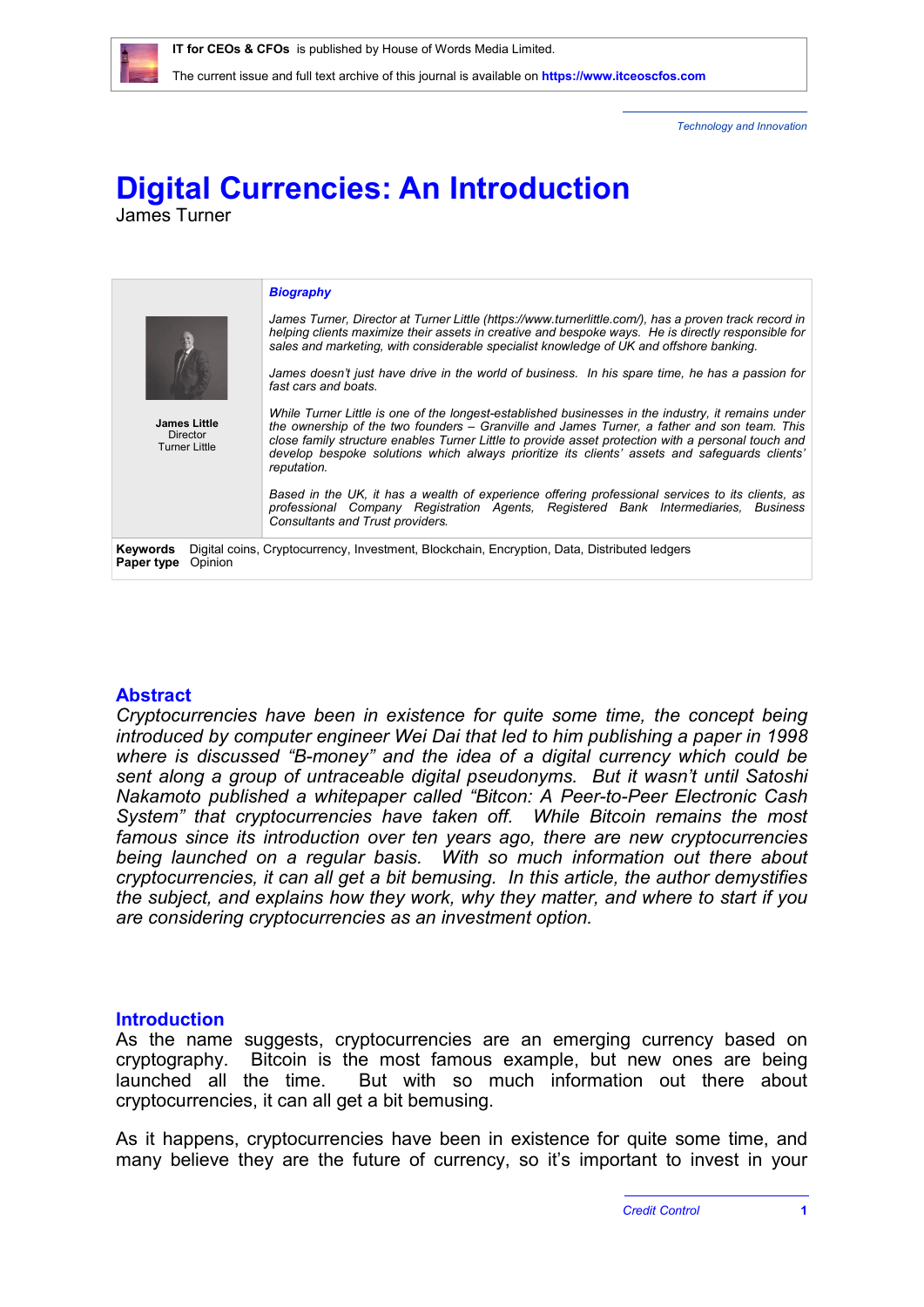

The current issue and full text archive of this journal is available on **<https://www.itceoscfos.com>** 

*Technology and Innovation*

understanding. Here is our simple cryptocurrency explainer – how they work, why they matter, and where to start if you're considering investing in them.



# **How do they work?**

There are a limited number of digital 'coins' available, and powerful computers 'mine' these coins by solving highly complex equations. People are then able to buy and sell these 'coins' via cryptocurrency exchanges. Cryptocurrencies are stored in digital wallets and can be exchanged for certain goods and services, although it is important to note that not everyone accepts them. To reduce the risk of fraud, every transaction is recorded in a blockchain.

# **What is a blockchain?**

A blockchain is a distributed ledger. In other words, every transaction is recorded as a new block of information in an encrypted chain of data. With traditional